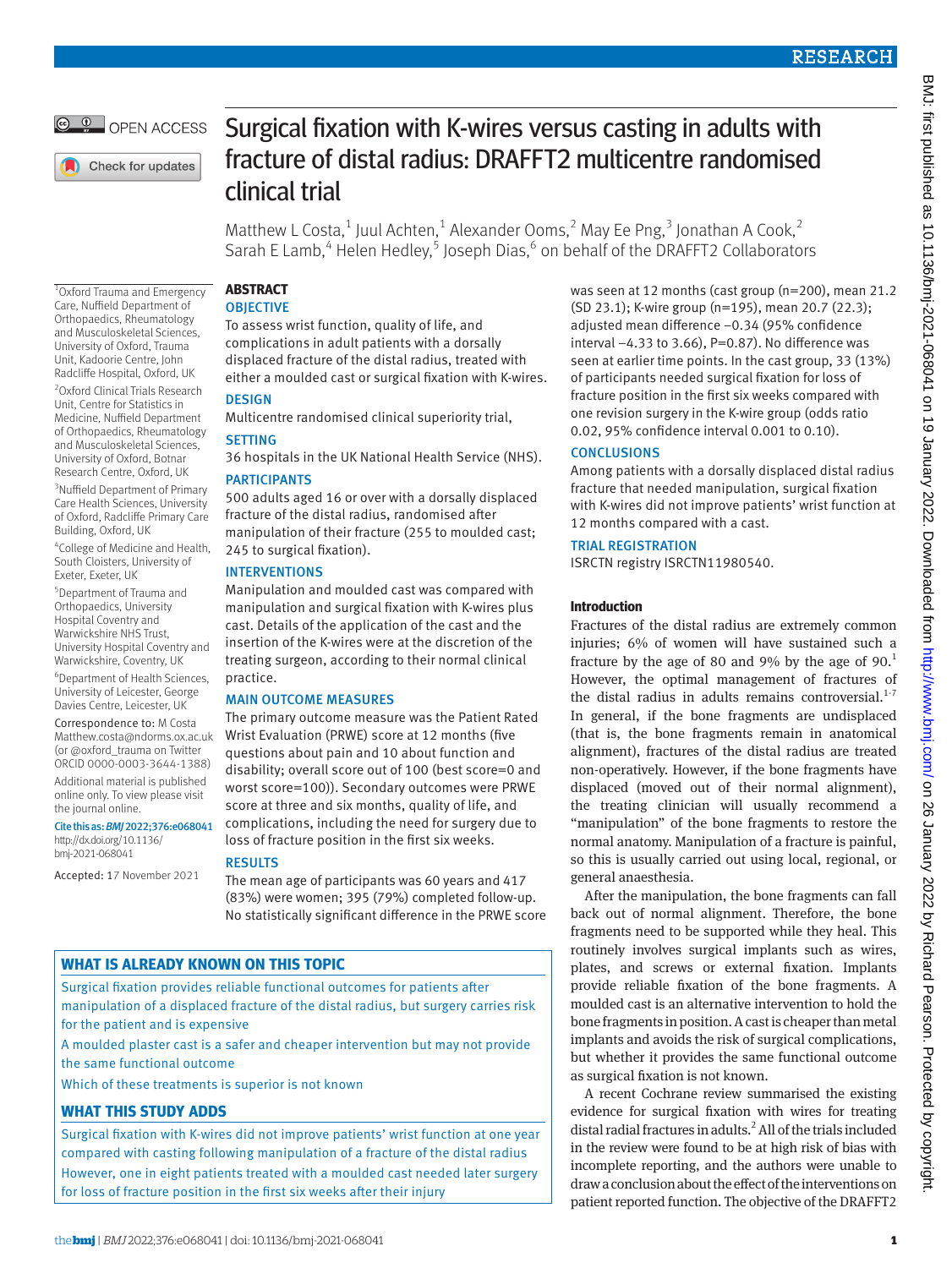trial was to compare wrist function, quality of life, and complications in patients having a manipulation of a dorsally displaced fracture of the distal radius treated with a moulded cast without metal implants versus surgical fixation with K-wires plus cast.

#### **Methods**

## Study conduct and oversight

The protocol and statistical analysis plan are available online.8 9 This multicentre randomised superiority clinical trial was conducted at 36 National Health Service (NHS) hospitals in the UK. The National Research Ethics Committee gave the study a favourable opinion on 6 October 2016, and recruitment centres received permission from their research and development departments. Two minor amendments were made to the protocol to extend the duration of the trial, add digital follow-up, and allow for incentives for follow-up. A local researcher approached eligible patients prospectively and provided them with written information about the trial before asking them to provide informed consent.

## **Participants**

All patients aged 16 years or over with a dorsally displaced fracture of the distal radius were screened. Patients were potentially eligible if their treating surgeon recommended that they needed a manipulation of their fracture. Patients were excluded if the injury was more than two weeks old, the fracture extended more than 3 cm from radiocarpal joint, the fracture was open with a Gustilo and Anderson grading greater than 1, the joint surface of the fracture could not be reduced by closed manipulation, or the patient was unable to complete follow-up questionnaires. After provision of informed consent, the local research team recorded baseline data, including pre-fracture wrist function (retrospective by recall) and current, post-fracture wrist function.

## Randomisation and blinding

The randomisation sequence, prepared by the trial statistician, included block stratification by recruitment centre, articular extension of the fracture (intra-articular or extra-articular), and age of the participant (<50 or ≥50 years). The treatment allocation was computer generated via a secure, centralised web based randomisation service.

Patients who provided informed consent were advised that at the time of surgery, in a minority of cases, the surgeon might be unable to manipulate the fracture into its normal anatomical alignment without making incisions in the skin to access the fracture site. Patients who needed such an "open" reduction of the articular surface of their fracture were not randomised into the trial and were treated according to their surgeons' normal clinical practice. For participants in whom a closed reduction of the fracture was possible, the surgeon completed the randomisation process after the manipulation. The participants were allocated in a 1:1 ratio to receive a moulded cast ("cast group") or surgical fixation with K-wires ("K-wire group"). Surgeons commonly use both techniques in their normal clinical practice. As the interventions were clearly visible to the participants, they could not be blind to treatment allocation.

## Interventions

All surgeons in the UK, and in most parts of the world, are trained in the manipulation of fractures of the distal radius, the insertion of K-wires, and the application of moulded plaster casts; these are very common procedures in orthopaedic trauma (supplementary table D). The manipulation was carried out using local, regional, or general anaesthesia, as per routine clinical practice. An image intensifier x ray machine allowed the surgeon to judge that an adequate closed reduction was achieved after manipulation. In this pragmatic trial, the decision to accept the position after closed reduction was left to the discretion of the treating surgeons, as per their usual practice.

Participants who were randomly allocated to the cast group had a shaped (moulded) cast applied over the skin to hold the bone fragments in position. The cast extended from below the elbow to the metacarpals. In this pragmatic trial, the details of the moulding technique were left to the discretion of the surgeons, as per their usual technique (supplementary table D).

Participants who were randomly allocated to K-wire group had the skin below the elbow prepared with antiseptic and sterile drapes. The K-wires were passed through the skin over the back of the wrist and directly into the bone to hold the bone fragments in the correct position. Different options exist for the positioning of wires. Again, in this pragmatic trial, the size and number of wires, the insertion technique, and the configuration of wires were left to the discretion of the surgeons, as per their normal practice (supplementary table D). A cast was applied at the end of the procedure as per standard practice, but this cast did not need to be specifically moulded as the wires themselves hold the bone in position. We chose K-wire fixation as the surgical intervention comparator because previous research indicates that K-wire fixation provides similar outcomes to the alternative plate and screw fixation for those patients in whom a closed reduction of the fracture can be achieved (plates are reserved for fractures requiring an open reduction to restore the joint surface).<sup>5</sup>

The cast and wires, if inserted, were removed during a clinical follow-up appointment six weeks after treatment. Most patients were discharged at this point; any further clinical follow-up was at the discretion of the treating clinician. Research specific follow-up was completed by electronic/postal questionnaire at three, six, and 12 months.

All patients randomised into the two intervention groups received the same standardised, written physiotherapy advice detailing the exercises they needed to perform for rehabilitation following their injury. Any additional rehabilitation activities beyond those on the written information sheet (including a formal referral to physiotherapy) were at the discretion of the clinical team, the patient, or both.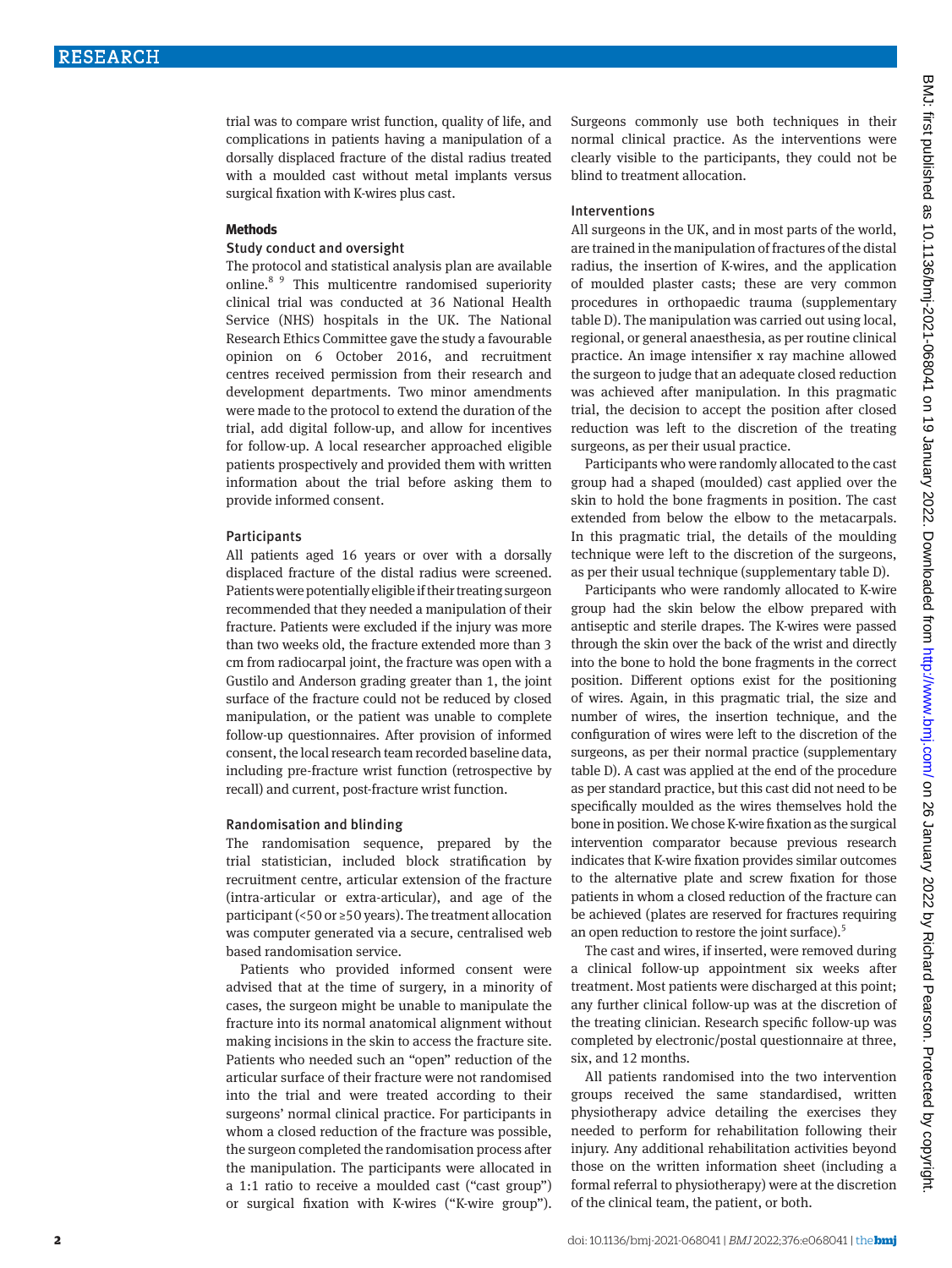#### Outcome measures

The primary outcome measure was the Patient Rated Wrist Evaluation (PRWE) score at 12 months postrandomisation.<sup>10 11</sup> The PRWE rates wrist function by using a range of questions in two, equally weighted, subscales concerning the patient's experience of pain and function. Scoring for all the questions is via a 0-10 scale ranging from "no pain" or "no difficulty" (0) to "worst possible pain" or "unable to do."<sup>10</sup> Five questions relate to a patient's experience of pain and 10 relate to function and disability; scores for the 10 function items are summed and divided by two and added to the five pain items to give a score out of 100 (best score=0 and worst score=100). In line with the outcome measure guidelines, $12$  a question that has not been completed in each of the subscales can be replaced by the mean score of the subscale.

The secondary outcomes were the PRWE score at three and six months post-randomisation and area under the curve for the PRWE over the 12 months using all time points; health related quality of life measured by EQ-5D-5L at three, six, and 12 months<sup>13</sup>; complications including further surgical interventions for loss of reduction, reported during the first year post-randomisation; and cost-effectiveness (reported separately).

#### Statistical analysis

A previous trial by our group,<sup>5</sup> which included the same patient population, showed a normal distribution of the PRWE scores at 12 months with a standard deviation of 16 points. However, other studies showed greater variance,  $14$  so we used a conservative estimate of the standard deviation of 18 points for the sample size calculation. We set the minimal clinically important difference at six points. MacDermid et al found that the PRWE is sensitive enough to detect subtle but clinically relevant changes in wrist function of this order of magnitude in patients sustaining a fracture of the distal radius<sup>11</sup>; a mean difference of six points in the PRWE score is just above the amount achieved if all the participants in one group responded that they had one degree better response to any of the PRWE's constituent question (for example, one degree less difficulty in turning a doorknob) than the other group. For 90% power to detect the minimal clinically important difference at the two sided 5% significance level, we needed a total of 382 participants. A margin of 20% loss of primary outcome data required a minimum of 476 participants to be recruited.

We analysed the primary outcome measure, PRWE score at 12 months post-randomisation, on an intention to treat basis, meaning that all randomised participants were analysed in the intervention groups to which they were randomly allocated, irrespective of the intervention received. If participants had observed data at any of the time points, we included them in the analysis. We used a linear mixed effects model for the primary outcome. This model accounted for person within recruitment centre as a random effect, $15$  and baseline (post-injury) values, other time points, articular extension of the fracture (intra or extra), and age of the patient (<50 years or  $\geq 50$ )

as fixed effects. The model also included treatment by time point interactions to allow time specific treatment effects to be calculated. Time was included as a discrete variable with indicator variables for time points of baseline (post-injury) and three, six, and 12 months. We included baseline as a response, rather than adjusting for it as a continuous covariate, to obtain time point specific estimates for use in the secondary area under the curve model. We used the delta method to calculate the standard errors for these estimates. We also used a linear mixed effects model to analyse the EQ-5D-5L outcomes. We analysed complications by calculating the odds ratio and 95% confidence interval using logistic regression adjusted for the stratification variables in the intention to treat population.

We did multiple supporting analyses on the primary outcome, to examine the robustness of conclusions to different assumptions. One such analysis was on a per protocol population defined as all participants who received the treatment to which they were randomised with data on the primary outcome. We also did subgroup analyses of the two clinical stratifying variables (age and intra-articular extension) on the primary outcome. Details of the assessment of missing data can be found in the statistical analysis plan. We summarised the PRWE across all time points descriptively, comparing participants who did and did not have further surgery due to loss of fracture reduction in the first six weeks (supplementary table C).

All tests were two sided and considered to provide evidence for a significant difference if the P value was 0.05 or less (5% significance level). We used R version 3.6.1 for all analyses.

## Patient and public involvement

The UK Musculoskeletal Trauma Patient and Public Involvement (PPI) Group co-designed this study, with particular regard to the choice of outcome measures and the follow-up arrangements, which were designed to limit the number of face-to-face hospital visits needed. Subsequently, a patient representative from this group became a member of the DRAFFT2 Trial Management Group, overseeing all elements of the set-up and delivery of the trial and the dissemination of the lay summary at completion. Another patient representative was a member of the independent Trial Steering Committee. We will produce a written lay summary of the trial results and an explainer video aimed at patients and the public, to be distributed via the study website, social media, and the Musculoskeletal Trauma PPI group.

## **Results**

Between January 2017 and March 2019, 500 participants were randomly allocated to receive a cast (n=255) or K-wire fixation (n=245) after manipulation of their displaced fracture. We included 395 (79%) participants in the primary analysis at 12 months. Seventeen participants withdrew (10 in the cast group and seven in the K-wire group) and four died (two in each group) (fig 1).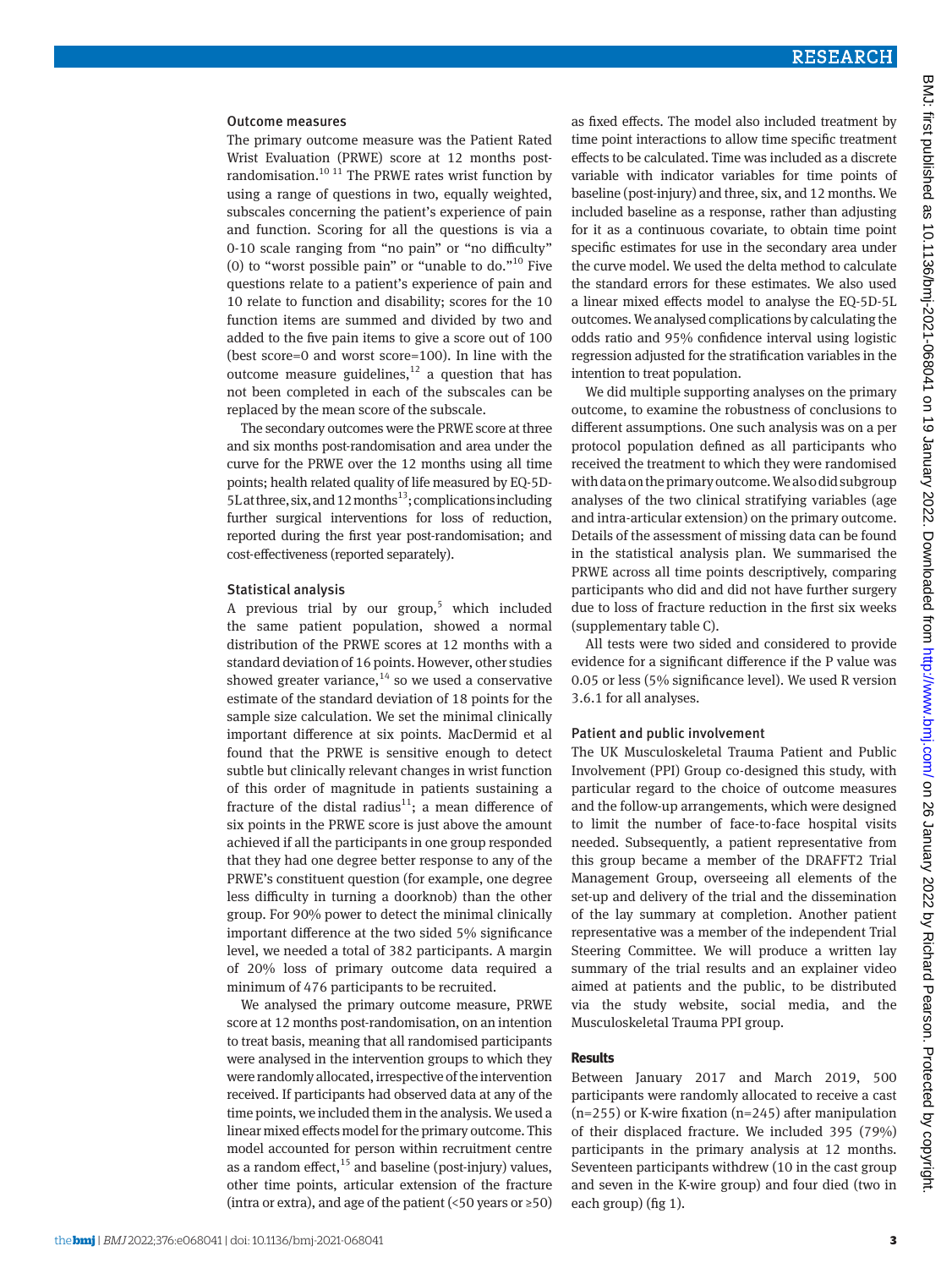Participants had a mean age of 60.1 (SD 16.6) years and were mostly female (417; 83%). The intervention groups were well balanced on all baseline characteristics (table 1). Nearly all of the interventions in both groups of the trial were performed by, or under the supervision of, a consultant surgeon.

## Primary outcome measure

Participants in both groups showed improvement in their PRWE score during the 12 months after their injury, but they did not achieve their pre-injury level of wrist function. We found no evidence of a difference in the PRWE score at 12 months postrandomisation between the two intervention groups (cast group (n=200), mean 21.16 (SD 23.09); K-wire group (n=195), mean 20.69 (22.33); adjusted mean difference −0.34 (95% confidence interval −4.33 to 3.66), P=0.87) (table 2). Nor did we find evidence of a difference in PRWE score at three or six months postrandomisation or in the area under the curve analysis over the entire 12 month period.

#### Secondary outcomes

Health related quality of life measured by the EQ-5D-5L index also showed improvement over time from injury until 12 months, but we observed no difference between the intervention groups at any time point or in the area under the curve analysis, with a 12 month adjusted mean difference of −0.03 (−0.07 to 0.02) (table 3). The EQ-5D visual analogue scale showed similar findings; improvement occurred throughout the follow-up period, but no difference existed



Fig 1 | Consort flow diagram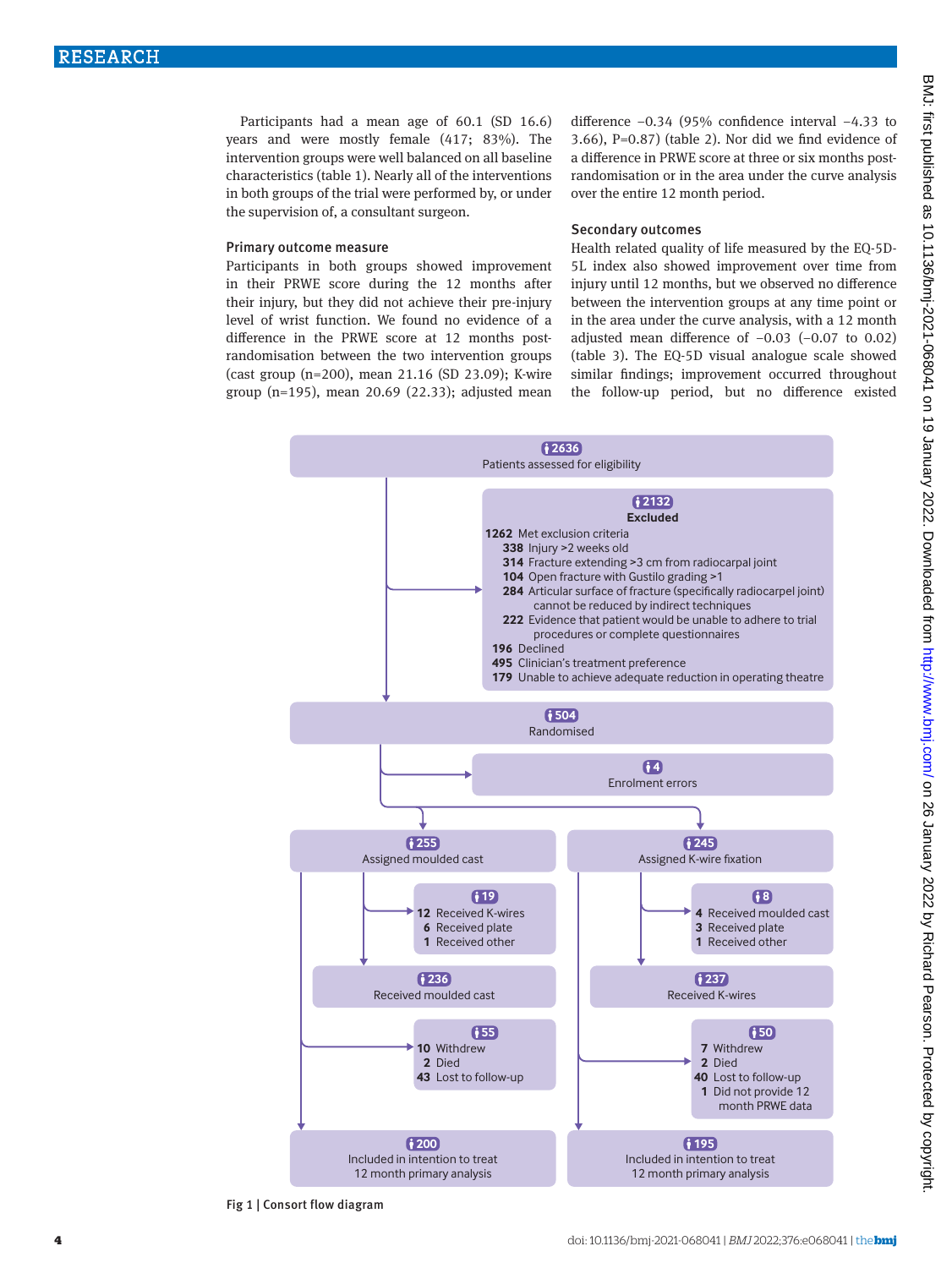Table 1 | Baseline characteristics. Values are numbers (percentages) unless stated otherwise

| Characteristics                                                                                  | Cast $(n=255)$ | K-wire $(n=245)$ |  |  |  |  |
|--------------------------------------------------------------------------------------------------|----------------|------------------|--|--|--|--|
| Age (discrete):                                                                                  |                |                  |  |  |  |  |
| <50 years                                                                                        | 62(24)         | 51 (218)         |  |  |  |  |
| $\geq$ 50 years                                                                                  | 193 (76)       | 194 (79)         |  |  |  |  |
| Mean (SD) age (continuous), years                                                                | 59.6 (17)      | 60.7(16)         |  |  |  |  |
| Female sex                                                                                       | 212 (83)       | 205 (847)        |  |  |  |  |
| Articular extension of fracture:                                                                 |                |                  |  |  |  |  |
| Extra-articular extension                                                                        | 184 (72)       | 176 (728)        |  |  |  |  |
| Intra-articular extension                                                                        | 71 (28)        | 69 (28)          |  |  |  |  |
| Treated wrist:                                                                                   |                |                  |  |  |  |  |
| Left                                                                                             | 147 (58)       | 146 (60)         |  |  |  |  |
| Right                                                                                            | 108(42)        | 98 (40)          |  |  |  |  |
| Not documented                                                                                   | 0(0.0)         | 1(0.4)           |  |  |  |  |
| Baseline outcomes pre-injury (retrospective):                                                    |                |                  |  |  |  |  |
| Mean (SD) PRWE score                                                                             | 3.1(10.3)      | 4.5(14.0)        |  |  |  |  |
| Mean (SD) EQ-5D-5L index score                                                                   | 0.9(0.2)       | 0.9(0.1)         |  |  |  |  |
| Mean (SD) EQ-VAS score, 0-100                                                                    | 84.6 (15.3)    | 86.4 (13.9)      |  |  |  |  |
| Baseline outcomes post-injury:                                                                   |                |                  |  |  |  |  |
| Mean (SD) PRWE score                                                                             | 84.3 (13.3)    | 81.9 (14.5)      |  |  |  |  |
| Mean (SD) EQ-5D-5L index score                                                                   | 0.3(0.3)       | 0.4(0.3)         |  |  |  |  |
| Mean (SD) EQ-VAS score, 0-100                                                                    | 63.9(22.8)     | 64.2(23.1)       |  |  |  |  |
| EO ED EL EUILO I AU INICIDIDIDADE LOS INICIOS EO MACIENTO I UN ORIGINAL DO LOS DOMETORICADORES I |                |                  |  |  |  |  |

EQ-5D-5L=EuroQol five dimension five level scale; EQ-VAS=EuroQol visual analogue scale; PRWE=Patient Rated Wrist Evaluation.

> between intervention groups at any time point or in the area under the curve analysis, with a 12 month adjusted mean difference of −0.51 (−4.30 to 3.29). See supplement 1 for the full results tables.

Thirty three (13%) participants in the cast group had surgery for loss of fracture reduction in the first six weeks post-randomisation versus one (0.4%) in the K-wire group (odds ratio 0.02, 95% confidence interval 0.001 to 0.10; P<0.001) (table 4). The PRWE scores across all time points for participants in the cast group who needed further surgery owing to loss of reduction in the first six weeks were very similar to those for the cast group as a whole (supplementary table C). This could imply that participants who received further surgery owing to loss of reduction experienced no worse wrist function than those who did not have further surgery. However, as we did no formal statistical evaluation, the groups may have underlying differences, and the number of events was low, so these data should be interpreted with caution. Other complications were rare, with no evidence of a difference between the two intervention groups (28 in the cast group, 22 in the K-wire group); these complications included blood clots and complex regional pain syndrome.

All supporting analyses showed no significant difference between intervention groups at any time point for the PRWE score. The 12 month adjusted mean differences were −0.80 (−5.11 to 3.52) in the per

protocol analysis (supplementary table A), 0.65 (−3.70 to 4.99) in the three level model (including surgeon effect; supplementary table B), and no significant difference for the subgroups based on age or intraarticular extension of the fracture (supplementary figure A). Analysis showed that the conclusions were robust to missing data assumptions.

## **Discussion**

This randomised clinical trial found no evidence that manipulation and surgical fixation with K-wires was superior to manipulation and a moulded cast, in terms of pain and function at 12 months, in the management of dorsally displaced distal radius fractures. Nor did it find evidence of a difference between the interventions at three or six months or in the total area under the curve for the PRWE score. Both intervention groups showed improvement over the 12 months period, but participants did not reach pre-injury levels of wrist function. Health related quality of life showed a similar pattern of recovery over time, and again the difference in EQ-5D-5L utility score was not significant.

We found a statistically significant difference in the number of further interventions needed for loss of fracture reduction in the six weeks after the manipulation of the fracture. In this trial, the decision to offer participants further surgery for loss of position of the fracture was left to the discretion of the treating clinicians as per their routine clinical practice. Surgeons' thresholds for offering further surgery may vary, but the lower rate of further surgery in the K-wire group was not unexpected as the purpose of surgical fixation is to secure the reduction of the fracture by using metalwork—in this case, by passing metal wires across the fracture to hold the bone fragments in their anatomical position while they heal. By contrast, a moulded cast provides only indirect support to the bones after their manipulation. As soft tissue swelling settles after the injury, the cast becomes looser and the reduction of the bone fragments may be lost. These data provide important information for clinicians advising patients about their treatment options following this common injury and indicate that patients should be followed up carefully for signs of loss of fracture reduction. If treated with a moulded cast, 87% of patients will not need a surgical fixation but 13% (one in eight) will need a further intervention for loss of fracture reduction in the first six weeks.

## Comparison with previous studies

We chose K-wire fixation as the surgical intervention comparator, as previous research indicates that K-wire

| Table 2   Patient Reported Wrist Evaluation results in intention to treat population |                          |               |           |               |                 |                            |         |
|--------------------------------------------------------------------------------------|--------------------------|---------------|-----------|---------------|-----------------|----------------------------|---------|
|                                                                                      | Cast                     |               | K-wire    |               | Mean difference |                            |         |
| Time point                                                                           | <b>No</b>                | Mean (SD)     | <b>No</b> | Mean (SD)     | Unadjusted      | Adjusted (95% CI)          | P value |
| Baseline (post-injury)                                                               | 253                      | 84.3 (13.30)  | 743       | 81.91 (14.52) | $-2.39$         |                            |         |
| 3 months                                                                             | 213                      | 42.08 (23.85) | 201       | 41.56 (24.77) | $-0.51$         | $-0.45$ ( $-4.37$ to 3.47) | 0.82    |
| 6 months                                                                             | 202                      | 28.35 (23.35) | 206       | 27.56 (22.33) | $-0.79$         | $-0.32$ ( $-4.26$ to 3.62) | 0.87    |
| 12 months (primary outcome)                                                          | 200                      | 21.16 (23.09) | 195       | 20.69(22.33)  | $-0.47$         | $-0.34$ ( $-4.33$ to 3.66) | 0.87    |
| Area under curve over 12 months                                                      | $\overline{\phantom{a}}$ | 38.19*        |           | $37.60*$      |                 | $-0.60$ ( $-4.41$ to 3.21) | 0.88    |

\*Model estimate. Analysis based on mixed effects model with repeated measures from all time points.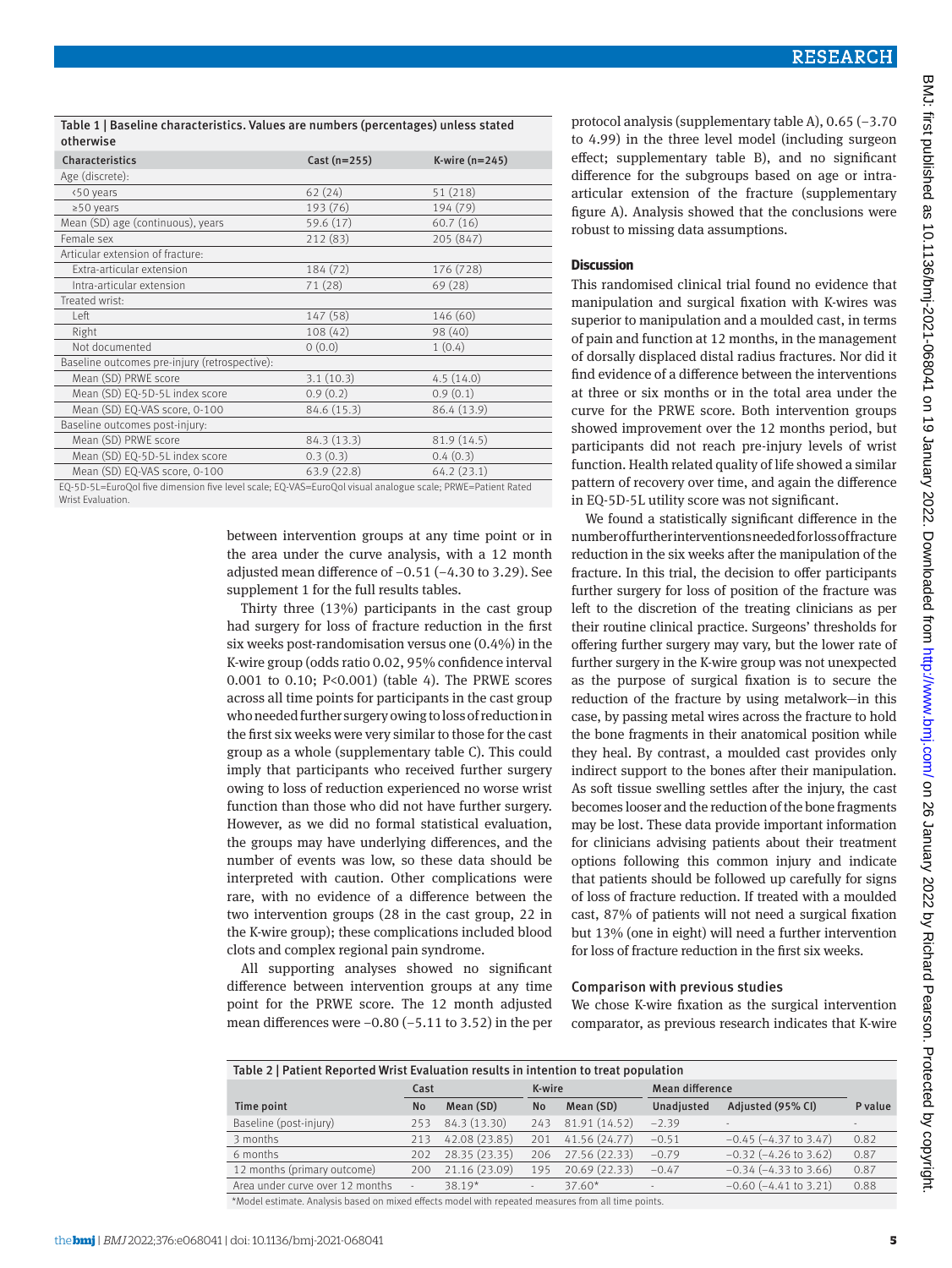| Table 3   Secondary continuous outcome results in intention to treat population |                          |               |                          |               |                 |                                |                          |
|---------------------------------------------------------------------------------|--------------------------|---------------|--------------------------|---------------|-----------------|--------------------------------|--------------------------|
|                                                                                 | Cast                     |               | K-wire                   |               | Mean difference |                                |                          |
| Time point                                                                      | <b>No</b>                | Mean (SD)     | <b>No</b>                | Mean (SD)     | Unadjusted      | Adjusted (95% CI)              | P value                  |
| EQ-5D-5L index                                                                  |                          |               |                          |               |                 |                                |                          |
| Baseline (post-injury)                                                          | 252                      | 0.35(0.28)    | 241                      | 0.37(0.26)    | 0.02            | $\overline{\phantom{a}}$       | $\overline{\phantom{a}}$ |
| 3 months                                                                        | 217                      | 0.68(0.21)    | 203                      | 0.67(0.20)    | $-0.01$         | $-0.02$ ( $-0.06$ to 0.02)     | 0.37                     |
| 6 months                                                                        | 204                      | 0.75(0.21)    | 207                      | 0.75(0.18)    | 0.00            | $0.00$ (-0.04 to 0.04)         | 0.96                     |
| 12 months                                                                       | 199                      | 0.81(0.20)    | 197                      | 0.78(0.21)    | $-0.02$         | $-0.03$ ( $-0.07$ to 0.02)     | 0.26                     |
| Area under curve over 12 months                                                 | $\overline{\phantom{a}}$ | $0.69*$       | $\overline{\phantom{a}}$ | $0.68*$       |                 | $-0.01$ ( $-0.05$ to 0.03)     | 0.82                     |
| EO-VAS                                                                          |                          |               |                          |               |                 |                                |                          |
| Baseline (post-injury)                                                          | 253                      | 63.87 (22.76) | 242                      | 64.19 (23.14) | 0.32            |                                |                          |
| 3 months                                                                        | 216                      | 77.08 (18.25) | 201                      | 75.55 (18.51) | $-1.53$         | $-1.73$ ( $-5.44$ to 1.98)     | 0.36                     |
| 6 months                                                                        | 202                      | 79.29 (20.02) | 204                      | 81.09 (16.37) | 1.80            | $1.87(-1.88 \text{ to } 5.61)$ | 0.33                     |
| 12 months                                                                       | 199                      | 81.11 (18.06) | 195                      | 80.42 (18.00) | $-0.69$         | $-0.51$ ( $-4.30$ to 3.29)     | 0.79                     |
| Area under curve over 12 months                                                 |                          | $76.81*$      | $\overline{\phantom{a}}$ | 76.98*        |                 | $0.16$ (-3.59 to 3.92)         | 0.97                     |

EQ-5D-5L=EuroQol five dimension five level scale; EQ-VAS=EuroQol Visual Analogue Scale.

\*Model estimate. Analysis based on mixed effects model with repeated measures from all time points.

fixation provides similar outcomes to the alternative plate and screw fixation for those patients in whom a closed reduction of the fracture can be achieved, with plates being reserved for fractures requiring an open reduction of the articular surface of the fracture.<sup>5</sup> The use of wires reflects current UK National Institute for Health and Care Excellence guidelines for the management of distal radius fractures.<sup>7</sup> After the DRAFFT2 trial started, Karantana et al published a Cochrane review of wire fixation for adult patients with a dorsally displaced fracture of the distal radius.<sup>2</sup> This review included a total of 11 randomised or quasi-randomised trials of manipulation and plaster cast versus manipulation and K-wire fixation, involving 917 participants nearly all of whom were older adults. The authors concluded that the quality of the existing evidence was very low. All of the trials included in the review were found to be at high risk of bias, with incomplete reporting meaning that the authors were unable to draw a conclusion about the effect of the interventions on patient reported function. They did report that the risk of re-displacement of the fracture in the participants treated with manipulation and cast was very similar to that found in DRAFFT2, with an average of 12% (range 3-75%). We updated this evidence synthesis in July 2020 with a search of the NIH National Library of Medicine via PubMed.gov and did not find any other trials that attempted to answer this question.

#### Strengths and limitations of study

The strengths of DRAFFT2 were the use of multiple centres and clinicians reflecting the care provided across a healthcare system; the large number of participants, including adults of all ages; and the use of validated patient reported outcomes.

Recruiting patients to trials in the context of urgent surgery is difficult. A concern before this trial started was that patients, surgeons, or both would not be willing to take part. In fact, only 196 patients declined to take part in the study. A bigger limitation was equipoise within the surgical community. Four hundred and ninety five potentially eligible patients were not offered the chance to take part in the trial because the treating surgeon had a clinical preference for a particular treatment; 120 patients were offered K-wire fixation, 31 manipulation and cast, and 344 other treatments or unspecified. Although these numbers are low in relation to the total of 2636 patients who were screened as part of the study, they may affect the external validity of the trial. A further anticipated limitation was crossover of participants from the allocated intervention. However, only 27 of the 500 participants did not receive their allocated intervention. The secondary per protocol analysis of participants who received their allocated intervention confirmed the results of the primary intention to treat analysis, finding no evidence of a difference between the groups.

Loss to follow-up in a trial can reduce the generalisability of the results. Seventy nine per cent of patients in this trial provided primary outcome data, and this was in keeping with the loss to follow-up of 20% planned for in the sample size calculation, which indicated a minimum of 460 participants be recruited. As the trial recruited 500 participants, we can be confident that this clinical trial had the intended level of statistical precision, and this is evidenced by the relatively narrow confidence intervals.

The final major limitation of the trial was that neither the treating clinicians nor the participants could be blind to the interventions. This is inevitable for surgical interventions in which the treatment is clearly visible to the patients. Assessment bias was minimised by the fact that the surgeons providing the

| Table 4   Complications. Values are numbers (percentages) unless stated otherwise |                |                  |                               |         |  |  |  |  |
|-----------------------------------------------------------------------------------|----------------|------------------|-------------------------------|---------|--|--|--|--|
| Complications                                                                     | $Cast (n=255)$ | K-wire $(n=245)$ | Odds ratio (95% CI)           | P value |  |  |  |  |
| Loss of fracture reduction at 6 weeks                                             | 33(13)         | 1(0.4)           | $0.02$ (0.001 to 0.10)        | 0.001   |  |  |  |  |
| Further surgery up to 12 months*                                                  | 37(15)         | 5(2)             | $0.08(0.02 \text{ to } 0.20)$ | 0.001   |  |  |  |  |
| Complex regional pain syndrome                                                    | 5(2)           | 7(3)             | $1.50(0.43 \text{ to } 5.28)$ | 0.55    |  |  |  |  |
| Deep venous thrombosis or pulmonary embolus                                       | 1(0.4)         | 1(0.4)           | 0.75 (0.03 to 22.58)          | 0.85    |  |  |  |  |

\*Other reasons for further surgery that were not due to loss of fracture reduction included subsequent unrelated fall, carpel tunnel, tendon transfer, and stiffness.